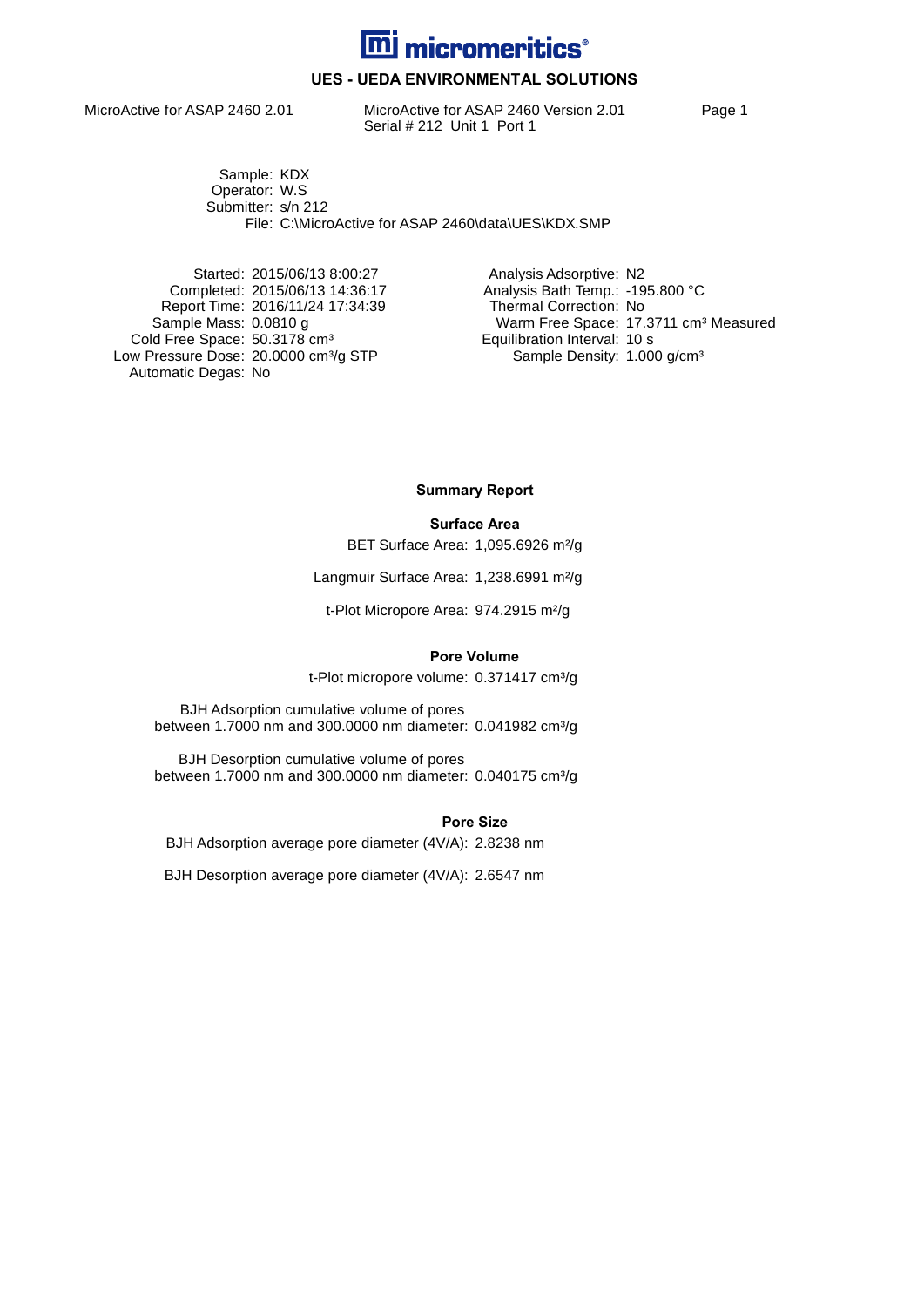

## **UES - UEDA ENVIRONMENTAL SOLUTIONS**

MicroActive for ASAP 2460 2.01 MicroActive for ASAP 2460 Version 2.01 Page 2 Serial # 212 Unit 1 Port 1

Sample: KDX Operator: W.S Submitter: s/n 212 File: C:\MicroActive for ASAP 2460\data\UES\KDX.SMP

Started: 2015/06/13 8:00:27 Analysis Adsorptive: N2 Report Time: 2016/11/24 17:34:39 Cold Free Space: 50.3178 cm<sup>3</sup> Equilibration Interval: 10 s Low Pressure Dose: 20.0000 cm<sup>3</sup>/g STP Sample Density: 1.000 g/cm<sup>3</sup> Automatic Degas: No

Analysis Bath Temp.: -195.800 °C<br>Thermal Correction: No Warm Free Space: 17.3711 cm<sup>3</sup> Measured<br>Equilibration Interval: 10 s

#### **BJH Adsorption Pore Distribution Report**

Faas Correction Harkins and Jura  $t = [ 13.99 / ( 0.034 - log(P/P<sub>O</sub>)) ] ^ 0.5$ 

Diameter Range: 1.7000 nm to 300.0000 nm Adsorbate Property Factor: 0.95300 nm Density Conversion Factor: 0.0015468 Fraction of Pores Open at Both Ends: 0.00

| Pore Diameter   | Average       | Incremental          | Cumulative           | Incremental         | Cumulative          |
|-----------------|---------------|----------------------|----------------------|---------------------|---------------------|
| Range (nm)      | Diameter (nm) | Pore Volume          | Pore Volume          | Pore Area           | Pore Area           |
|                 |               | (cm <sup>3</sup> /g) | (cm <sup>3</sup> /g) | (m <sup>2</sup> /g) | (m <sup>2</sup> /g) |
| $355.8 - 185.1$ | 220.9         | 0.001099             | 0.001099             | 0.020               | 0.020               |
| 185.1 - 96.9    | 115.4         | 0.001072             | 0.002171             | 0.037               | 0.057               |
| $96.9 - 65.5$   | 75.2          | 0.000672             | 0.002843             | 0.036               | 0.093               |
| $65.5 - 50.1$   | 55.7          | 0.000567             | 0.003410             | 0.041               | 0.134               |
| $50.1 - 40.3$   | 44.1          | 0.000513             | 0.003923             | 0.047               | 0.180               |
| $40.3 - 35.4$   | 37.5          | 0.000516             | 0.004439             | 0.055               | 0.235               |
| $35.4 - 20.7$   | 24.2          | 0.001588             | 0.006027             | 0.262               | 0.498               |
| $20.7 - 16.7$   | 18.2          | 0.000758             | 0.006785             | 0.166               | 0.664               |
| $16.7 - 15.9$   | 16.3          | 0.000383             | 0.007168             | 0.094               | 0.758               |
| $15.9 - 12.1$   | 13.4          | 0.000945             | 0.008113             | 0.282               | 1.039               |
| $12.1 - 10.6$   | 11.2          | 0.000454             | 0.008566             | 0.162               | 1.201               |
| $10.6 - 10.3$   | 10.4          | 0.000286             | 0.008852             | 0.109               | 1.311               |
| $10.3 - 8.5$    | 9.2           | 0.000505             | 0.009357             | 0.220               | 1.530               |
| $8.5 - 7.7$     | 8.1           | 0.000227             | 0.009584             | 0.112               | 1.643               |
| $7.7 - 7.5$     | 7.6           | 0.000225             | 0.009809             | 0.118               | 1.761               |
| $7.5 - 6.9$     | 7.2           | 0.000301             | 0.010110             | 0.167               | 1.928               |
| $6.9 - 6.0$     | 6.4           | 0.000310             | 0.010421             | 0.194               | 2.122               |
| $6.0 - 5.6$     | 5.8           | 0.000225             | 0.010645             | 0.156               | 2.278               |
| $5.6 - 5.5$     | 5.5           | 0.000104             | 0.010750             | 0.075               | 2.353               |
| $5.5 - 5.1$     | 5.3           | 0.000368             | 0.011118             | 0.278               | 2.631               |
| $5.1 - 4.6$     | 4.8           | 0.000378             | 0.011496             | 0.314               | 2.945               |
| $4.6 - 4.3$     | 4.4           | 0.000234             | 0.011730             | 0.212               | 3.157               |
| $4.3 - 4.0$     | 4.2           | 0.000426             | 0.012156             | 0.410               | 3.568               |
| $4.0 - 3.8$     | 3.9           | 0.000352             | 0.012508             | 0.359               | 3.927               |
| $3.8 - 3.6$     | 3.7           | 0.000529             | 0.013037             | 0.572               | 4.499               |
| $3.6 - 3.4$     | 3.5           | 0.000517             | 0.013553             | 0.592               | 5.091               |
| $3.4 - 3.2$     | 3.3           | 0.000684             | 0.014237             | 0.829               | 5.920               |
| $3.2 - 3.0$     | 3.1           | 0.000762             | 0.015000             | 0.976               | 6.896               |
| $3.0 - 2.9$     | 3.0           | 0.001035             | 0.016035             | 1.400               | 8.296               |
| $2.9 - 2.7$     | 2.8           | 0.001058             | 0.017093             | 1.510               | 9.806               |
| $2.7 - 2.6$     | 2.7           | 0.001251             | 0.018344             | 1.885               | 11.692              |
| $2.6 - 2.4$     | 2.5           | 0.001500             | 0.019843             | 2.387               | 14.079              |
| $2.4 - 2.3$     | 2.4           | 0.001884             | 0.021727             | 3.169               | 17.248              |
| $2.3 - 2.2$     | 2.2           | 0.002400             | 0.024127             | 4.272               | 21.520              |
| $2.2 - 2.1$     | 2.1           | 0.002868             | 0.026995             | 5.407               | 26.927              |
| $2.1 - 1.9$     | 2.0           | 0.003526             | 0.030521             | 7.057               | 33.984              |